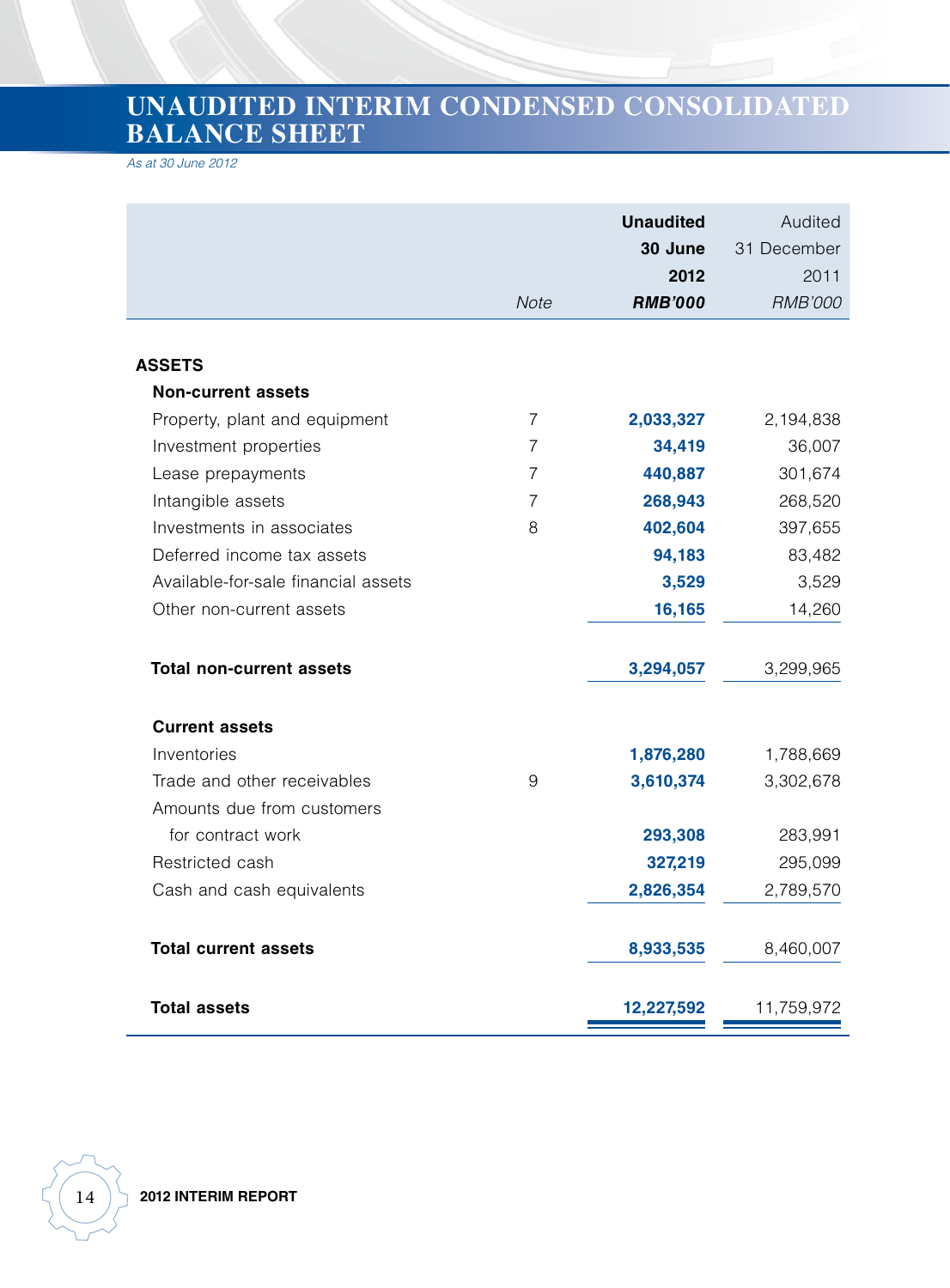## **UNAUDITED INTERIM CONDENSED CONSOLIDATED BALANCE SHEET (CONTINUED)**

*As at 30 June 2012*

|                                        | Note | <b>Unaudited</b><br>30 June<br>2012<br><b>RMB'000</b> | Audited<br>31 December<br>2011<br><b>RMB'000</b> |
|----------------------------------------|------|-------------------------------------------------------|--------------------------------------------------|
|                                        |      |                                                       |                                                  |
| <b>EQUITY</b>                          |      |                                                       |                                                  |
| <b>Equity attributable to owners</b>   |      |                                                       |                                                  |
| of the Company                         |      |                                                       |                                                  |
| Share capital                          | 10   | 3,684,640                                             | 3,684,640                                        |
| Other reserves                         |      | (826, 901)                                            | (827,006)                                        |
| Retained earnings                      |      | 2,149,844                                             | 2,067,267                                        |
|                                        |      |                                                       |                                                  |
|                                        |      | 5,007,583                                             | 4,924,901                                        |
| <b>Non-controlling interests</b>       |      | 48,611                                                | 41,958                                           |
|                                        |      |                                                       |                                                  |
| <b>Total equity</b>                    |      | 5,056,194                                             | 4,966,859                                        |
|                                        |      |                                                       |                                                  |
| <b>LIABILITIES</b>                     |      |                                                       |                                                  |
| <b>Non-current liabilities</b>         |      |                                                       |                                                  |
| <b>Borrowings</b>                      | 11   | 1,258,268                                             | 1,458,533                                        |
| Deferred income                        |      | 560,839                                               | 556,000                                          |
| Deferred income tax liabilities        |      | 30,704                                                | 32,120                                           |
| Long-term employee benefit obligations | 12   | 71,925                                                | 76,781                                           |
|                                        |      |                                                       |                                                  |
| <b>Total non-current liabilities</b>   |      | 1,921,736                                             | 2,123,434                                        |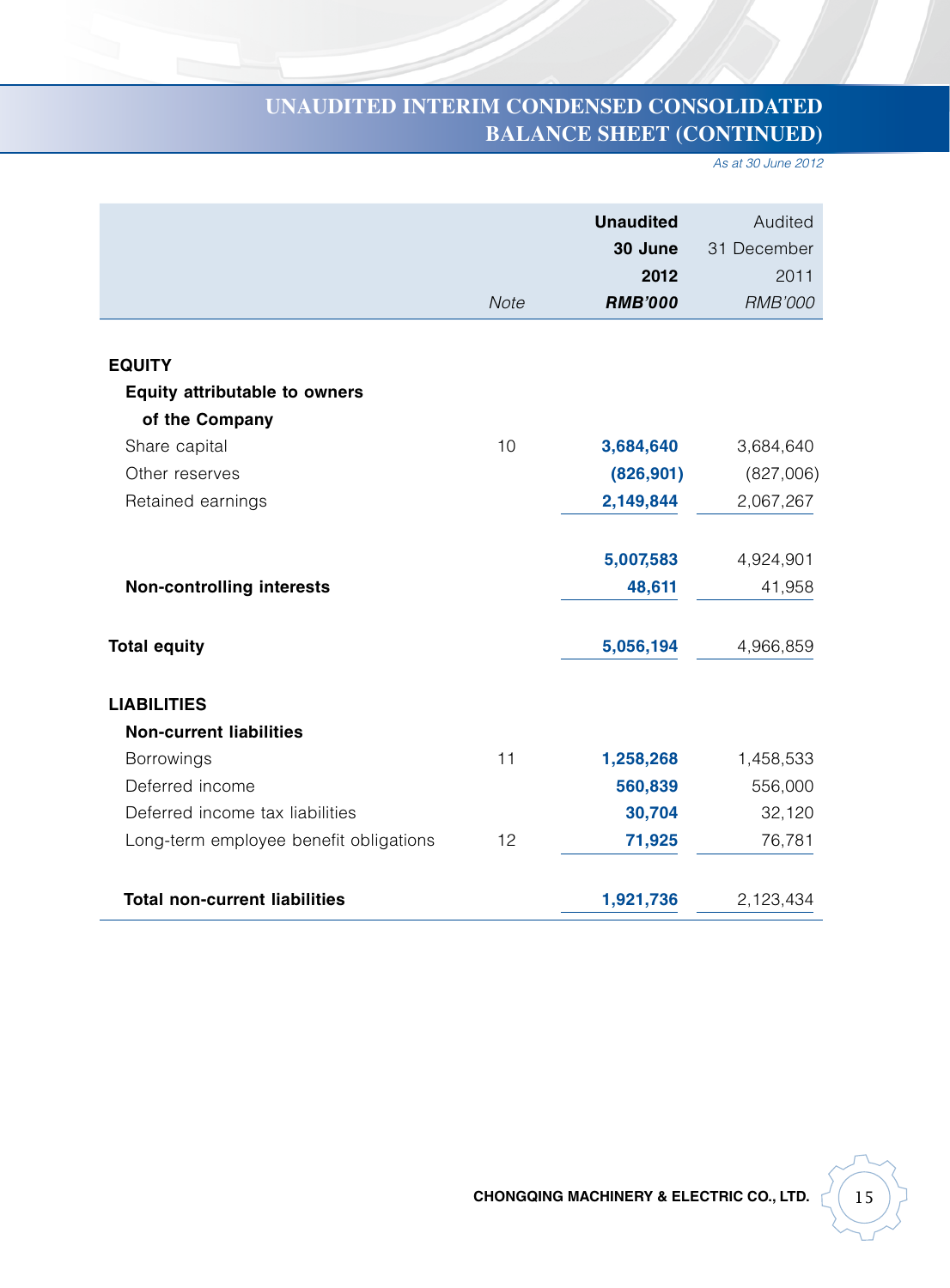### **UNAUDITED INTERIM CONDENSED CONSOLIDATED BALANCE SHEET (CONTINUED)**

*As at 30 June 2012*

|                                              | <b>Note</b> | <b>Unaudited</b><br>30 June<br>2012<br><b>RMB'000</b> | Audited<br>31 December<br>2011<br><b>RMB'000</b> |
|----------------------------------------------|-------------|-------------------------------------------------------|--------------------------------------------------|
|                                              |             |                                                       |                                                  |
| <b>Current liabilities</b>                   |             |                                                       |                                                  |
| Trade and other payables                     | 14          | 3,585,708                                             | 3,281,339                                        |
| Dividends payable                            |             | 255,573                                               | 40,184                                           |
| Amounts due to customers                     |             |                                                       |                                                  |
| for contract work                            |             | 2,748                                                 | 7,852                                            |
| Current income tax liabilities               |             | 63,537                                                | 63,976                                           |
| <b>Borrowings</b>                            | 11          | 1,273,779                                             | 1,211,158                                        |
| Current portion of long-term                 |             |                                                       |                                                  |
| employee benefit obligations                 | 12          | 12,554                                                | 12,554                                           |
| Provision for warranty                       | 13          | 55,763                                                | 52,616                                           |
| <b>Total current liabilities</b>             |             | 5,249,662                                             | 4,669,679                                        |
| <b>Total liabilities</b>                     |             | 7,171,398                                             | 6,793,113                                        |
| <b>Total equity and liabilities</b>          |             | 12,227,592                                            | 11,759,972                                       |
| <b>Net current assets</b>                    |             | 3,683,873                                             | 3,790,328                                        |
| <b>Total assets less current liabilities</b> |             | 6,977,930                                             | 7,090,293                                        |

The notes on pages 23 to 56 are an integral part of this interim condensed consolidated financial information.



16 **2012 INTERIM REPORT**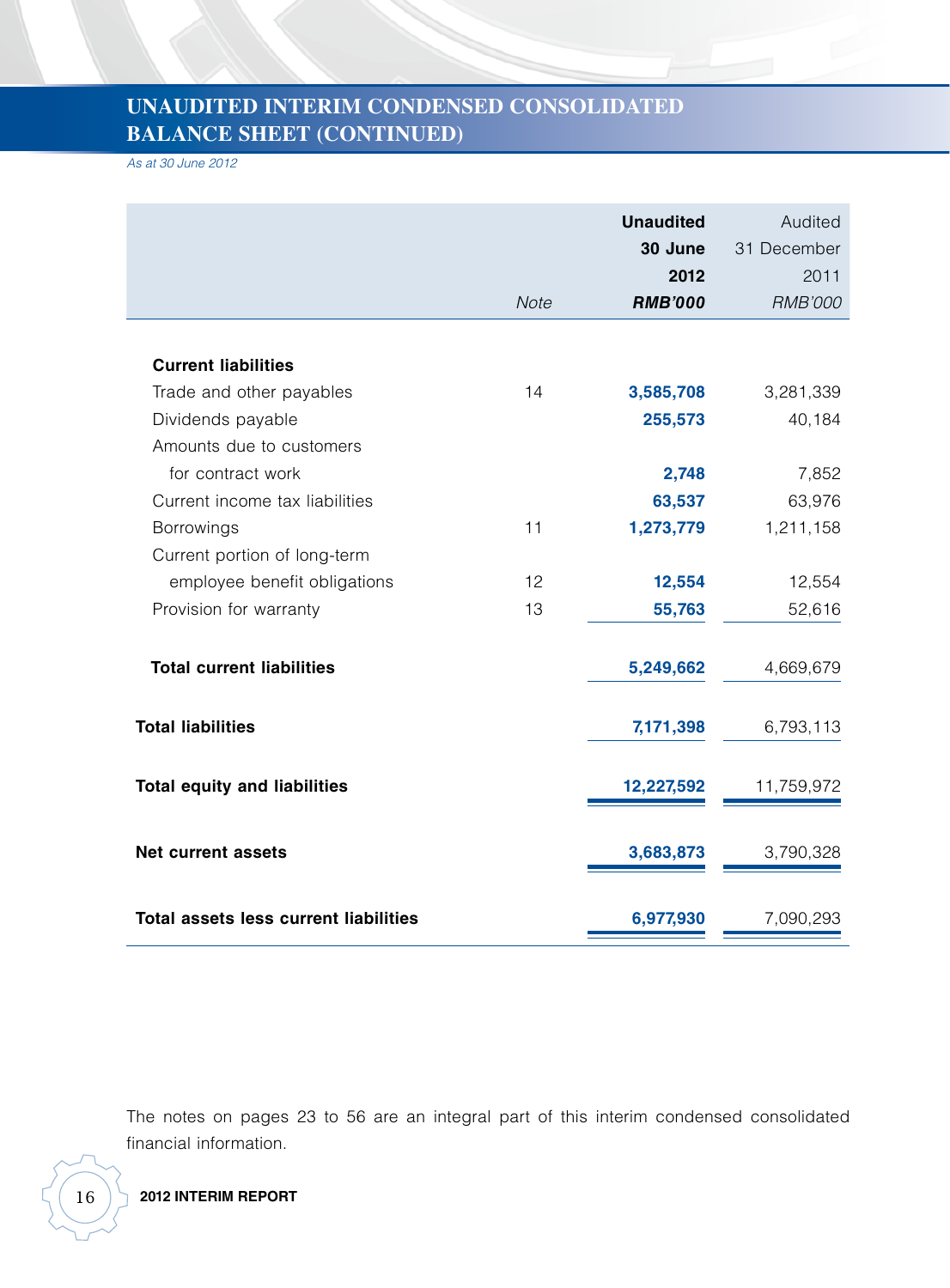## **UNAUDITED INTERIM CONDENSED CONSOLIDATED STATEMENT OF COMPREHENSIVE INCOME**

*For the six months ended 30 June 2012*

|                                         |             | <b>Unaudited</b>         |                 |  |
|-----------------------------------------|-------------|--------------------------|-----------------|--|
|                                         |             | Six months ended 30 June |                 |  |
|                                         |             | 2012                     | 2011            |  |
|                                         | <b>Note</b> | <b>RMB '000</b>          | <b>RMB '000</b> |  |
|                                         |             |                          |                 |  |
| Revenue                                 | 6           | 5,475,116                | 5,219,028       |  |
| Cost of sales                           |             | (4,578,004)              | (4,227,166)     |  |
| <b>Gross profit</b>                     |             | 897,112                  | 991,862         |  |
| Distribution costs                      |             | (146, 672)               | (146,902)       |  |
| Administrative expenses                 |             | (369, 189)               | (356, 773)      |  |
| Other gains, net                        |             | 28,345                   | 30,058          |  |
| Other income                            |             | 24,281                   | 17,393          |  |
| <b>Operating profit</b>                 |             | 433,877                  | 535,638         |  |
| Finance income                          |             | 15,300                   | 14,607          |  |
| Finance costs                           |             | (85,968)                 | (50, 714)       |  |
| Share of post-tax profits of associates | 8           | 9,189                    | 8,823           |  |
| Profit before income tax                |             | 372,398                  | 508,354         |  |
| Income tax expense                      | 16          | (62,089)                 | (118, 637)      |  |
| Profit for the period                   |             | 310,309                  | 389,717         |  |

**CHONGQING MACHINERY & ELECTRIC CO., LTD.**  $\begin{bmatrix} 1 & 1 & 1 \\ 1 & 1 & 1 \\ 1 & 1 & 1 \end{bmatrix}$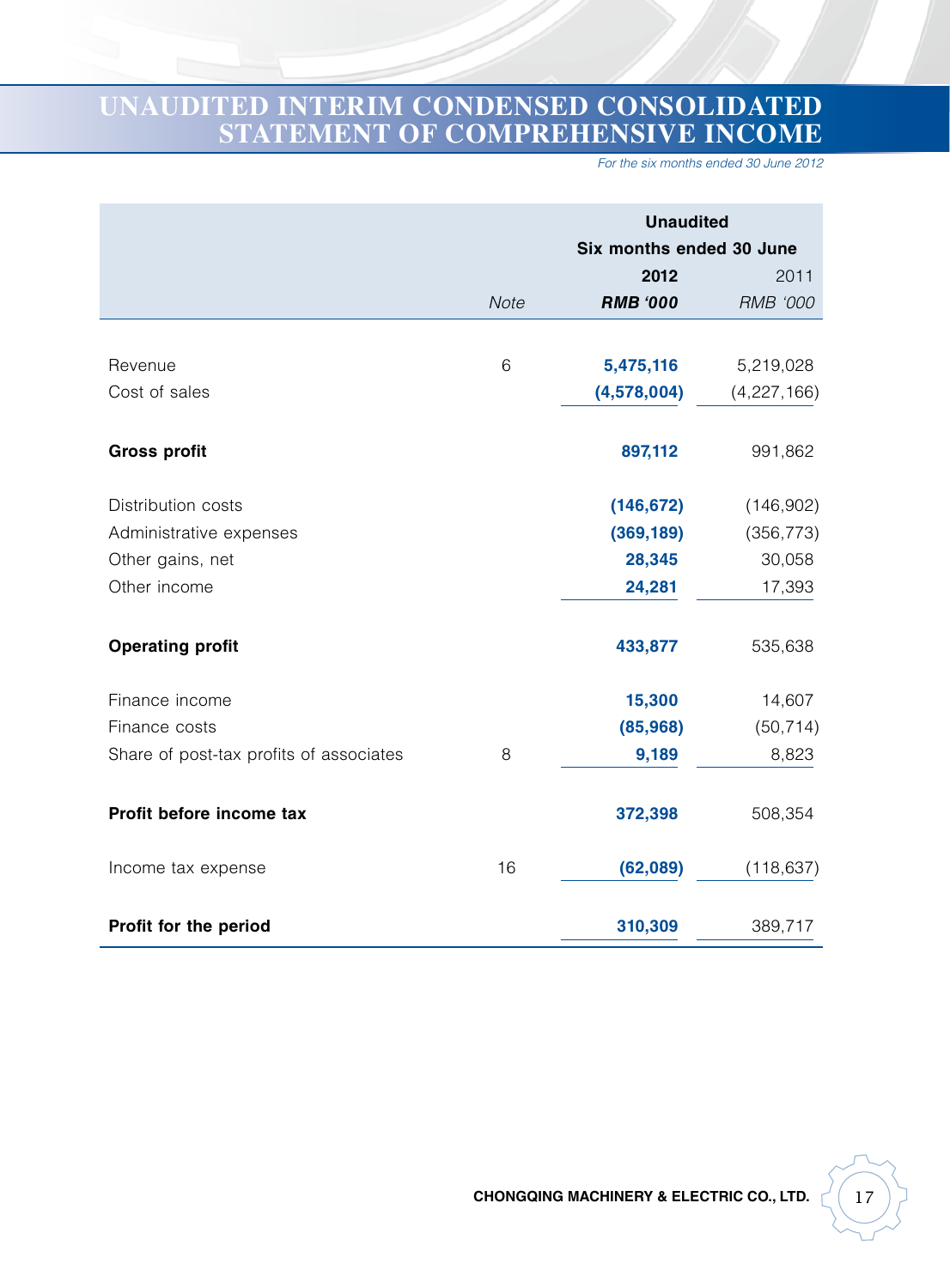#### **UNAUDITED INTERIM CONDENSED CONSOLIDATED STATEMENT OF COMPREHENSIVE INCOME (CONTINUED)**

*For the six months ended 30 June 2012*

|                                                                         |             | <b>Unaudited</b><br>Six months ended 30 June |                  |  |
|-------------------------------------------------------------------------|-------------|----------------------------------------------|------------------|--|
|                                                                         |             | 2012<br>2011                                 |                  |  |
|                                                                         | <b>Note</b> | <b>RMB '000</b>                              | <b>RMB '000</b>  |  |
| Other comprehensive income:<br>Fair value gains on                      |             |                                              |                  |  |
| available-for-sale financial assets<br>Income tax relating to           |             |                                              | 47               |  |
| available-for-sale financial assets<br>Currency translation differences |             | 105                                          | 346<br>(704)     |  |
| Other comprehensive income<br>for the period, net of tax                |             | 105                                          | (311)            |  |
| Total comprehensive income for the period                               |             | 310,414                                      | 389,406          |  |
| Profit attributable to:                                                 |             |                                              |                  |  |
| - Owners of the Company<br>- Non-controlling interests                  |             | 303,656<br>6,653                             | 387,063<br>2,654 |  |
|                                                                         |             | 310,309                                      | 389,717          |  |
| <b>Total comprehensive income</b><br>attributable to:                   |             |                                              |                  |  |
| - Owners of the Company<br>- Non-controlling interests                  |             | 303,761<br>6,653                             | 386,752<br>2,654 |  |
|                                                                         |             | 310,414                                      | 389,406          |  |
| Earnings per share for profit attributable                              |             |                                              |                  |  |
| to owners of the Company<br>(expressed in RMB per share)                |             |                                              |                  |  |
| - Basic and diluted                                                     | 17          | 0.08                                         | 0.11             |  |

The notes on pages 23 to 56 are an integral part of this interim condensed consolidated financial information.

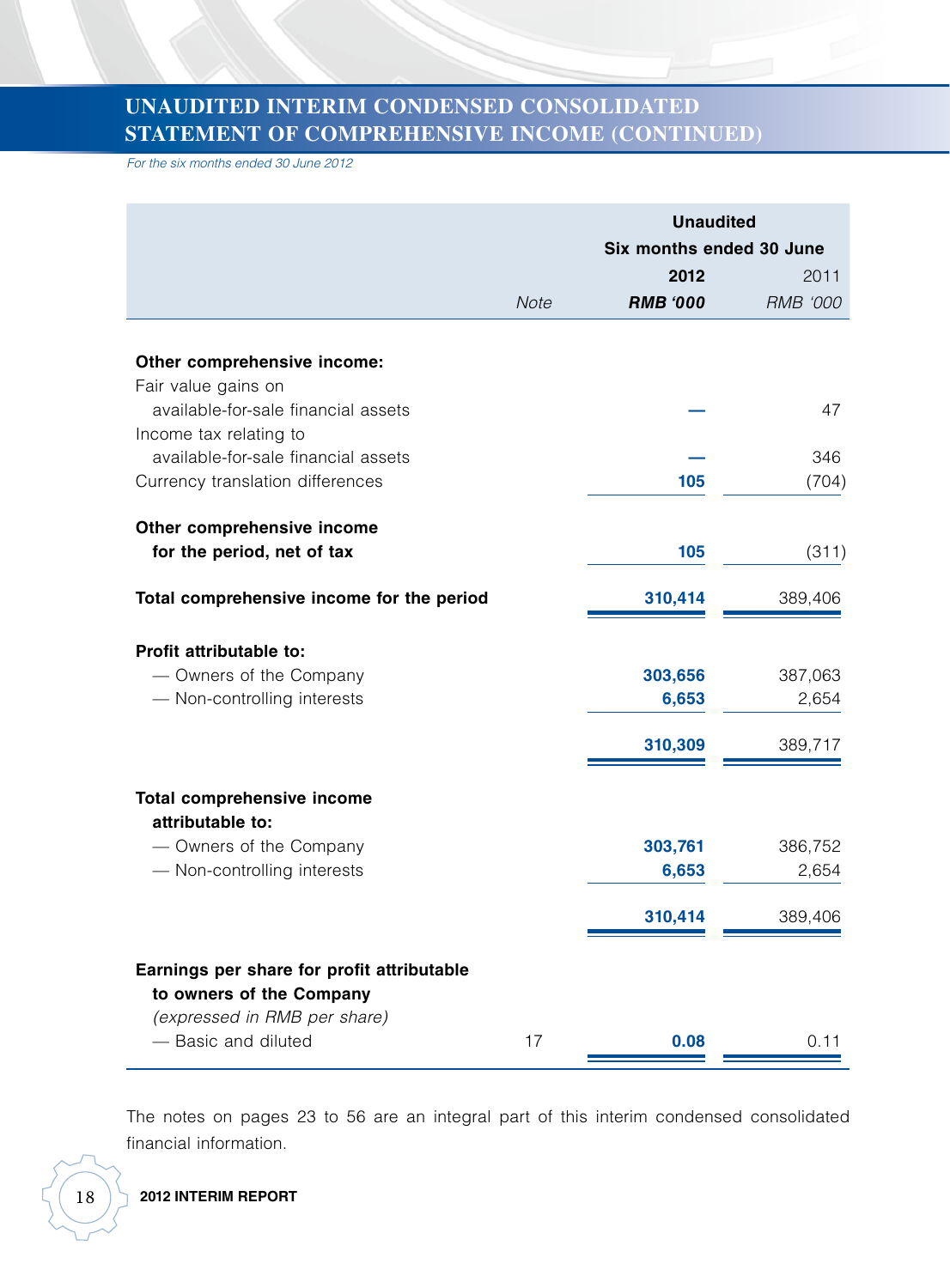### **UNAUDITED INTERIM CONDENSED CONSOLIDATED STATEMENT OF CHANGES IN EQUITY**

*For the six months ended 30 June 2012*

|                                  |      | <b>Unaudited</b> |                 |                                       |                 |                 |                 |
|----------------------------------|------|------------------|-----------------|---------------------------------------|-----------------|-----------------|-----------------|
|                                  |      |                  |                 | Attributable to owners of the Company |                 |                 |                 |
|                                  |      |                  |                 |                                       |                 | Non-            |                 |
|                                  |      | <b>Share</b>     | <b>Other</b>    | Retained                              |                 | controlling     | <b>Total</b>    |
|                                  |      | capital          | reserves        | earnings                              | <b>Total</b>    | interests       | equity          |
|                                  | Note | <b>RMB '000</b>  | <b>RMB '000</b> | RMB '000                              | <b>RMB '000</b> | <b>RMB '000</b> | <b>RMB '000</b> |
|                                  |      |                  |                 |                                       |                 |                 |                 |
| Balance at 1 January 2012        |      | 3,684,640        | (827,006)       | 2,067,267                             | 4,924,901       | 41,958          | 4,966,859       |
|                                  |      |                  |                 |                                       |                 |                 |                 |
| Profit for the period            |      |                  |                 | 303,656                               | 303,656         | 6,653           | 310,309         |
| Other comprehensive income       |      |                  |                 |                                       |                 |                 |                 |
| Currency translation differences |      |                  | 105             |                                       | 105             |                 | 105             |
| Total comprehensive income       |      |                  |                 |                                       |                 |                 |                 |
| for the period                   |      |                  | 105             | 303,656                               | 303,761         | 6,653           | 310,414         |
|                                  |      |                  |                 |                                       |                 |                 |                 |
| Transactions with owners in      |      |                  |                 |                                       |                 |                 |                 |
| their capacity as owners         |      |                  |                 |                                       |                 |                 |                 |
| Dividends relating to 2011       | 18   |                  |                 | (221, 079)                            | (221, 079)      |                 | (221, 079)      |
|                                  |      |                  |                 |                                       |                 |                 |                 |
| <b>Transactions with owners</b>  |      |                  |                 | (221, 079)                            | (221, 079)      |                 | (221, 079)      |
| Balance at 30 June 2012          |      | 3,684,640        | (826, 901)      | 2.149.844                             | 5,007,583       | 48,611          | 5,056,194       |
|                                  |      |                  |                 |                                       |                 |                 |                 |

**CHONGQING MACHINERY & ELECTRIC CO., LTD.**  $\begin{bmatrix} 19 \end{bmatrix}$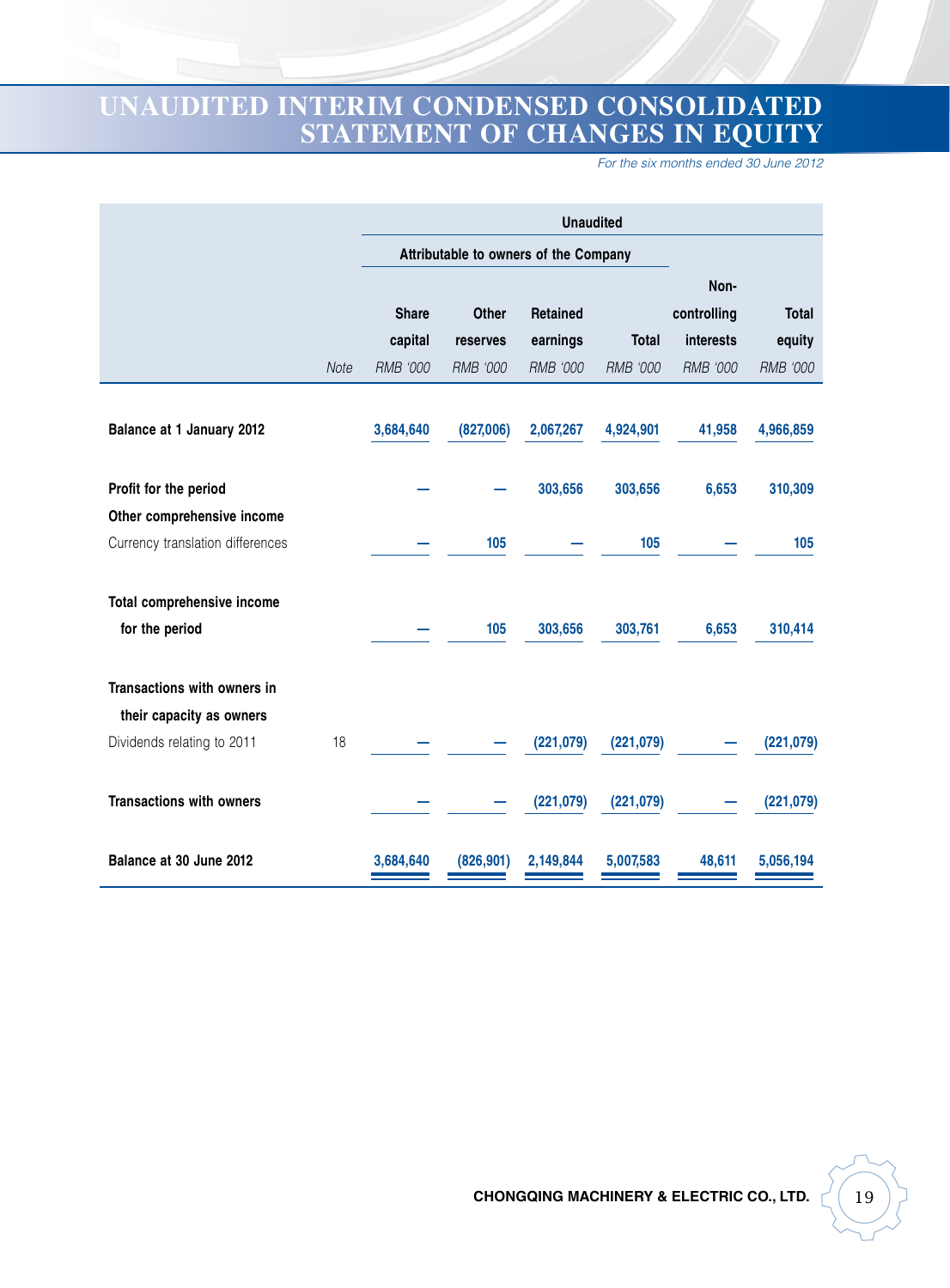### **UNAUDITED INTERIM CONDENSED CONSOLIDATED STATEMENT OF CHANGES IN EQUITY (CONTINUED)**

*For the six months ended 30 June 2012*

|                                      |      | <b>Unaudited</b>                      |                   |                      |              |                                  |                        |
|--------------------------------------|------|---------------------------------------|-------------------|----------------------|--------------|----------------------------------|------------------------|
|                                      |      | Attributable to owners of the Company |                   |                      |              |                                  |                        |
|                                      |      | <b>Share</b><br>capital               | Other<br>reserves | Retained<br>earnings | <b>Total</b> | Non-<br>controlling<br>interests | <b>Total</b><br>equity |
|                                      | Note | RMB '000                              | <b>RMB '000</b>   | <b>RMB '000</b>      | RMB '000     | <b>RMB '000</b>                  | <b>RMB '000</b>        |
| Balance at 1 January 2011            |      | 3,684,640                             | (847, 198)        | 1,672,554            | 4,509,996    | 64,212                           | 4,574,208              |
| Profit for the period                |      |                                       |                   | 387,063              | 387,063      | 2,654                            | 389,717                |
| Other comprehensive income           |      |                                       |                   |                      |              |                                  |                        |
| Changes in fair value of             |      |                                       |                   |                      |              |                                  |                        |
| available-for-sale financial assets, |      |                                       |                   |                      |              |                                  |                        |
| net of tax                           |      |                                       | 393               |                      | 393          |                                  | 393                    |
| Currency translation differences     |      |                                       | (704)             |                      | (704)        |                                  | (704)                  |
| Total comprehensive income           |      |                                       |                   |                      |              |                                  |                        |
| for the period                       |      |                                       | (311)             | 387,063              | 386,752      | 2,654                            | 389,406                |
| <b>Transactions with owners</b>      |      |                                       |                   |                      |              |                                  |                        |
| in their capacity as owners          |      |                                       |                   |                      |              |                                  |                        |
| Dividends relating to 2010           |      |                                       |                   | (294, 771)           | (294, 771)   | (1, 444)                         | (296, 215)             |
| Changes in ownership interests       |      |                                       |                   |                      |              |                                  |                        |
| in subsidiaries without              |      |                                       |                   |                      |              |                                  |                        |
| change of control                    |      |                                       | (24, 617)         |                      | (24, 617)    | (16, 777)                        | (41, 394)              |
| <b>Transactions with owners</b>      |      |                                       | (24, 617)         | (294, 771)           | (319, 388)   | (18, 221)                        | (337, 609)             |
| Balance at 30 June 2011              |      | 3,684,640                             | (872, 126)        | 1,764,846            | 4,577,360    | 48,645                           | 4,626,005              |

The notes on pages 23 to 56 are an integral part of this interim condensed consolidated financial information.

20 **2012 INTERIM REPORT**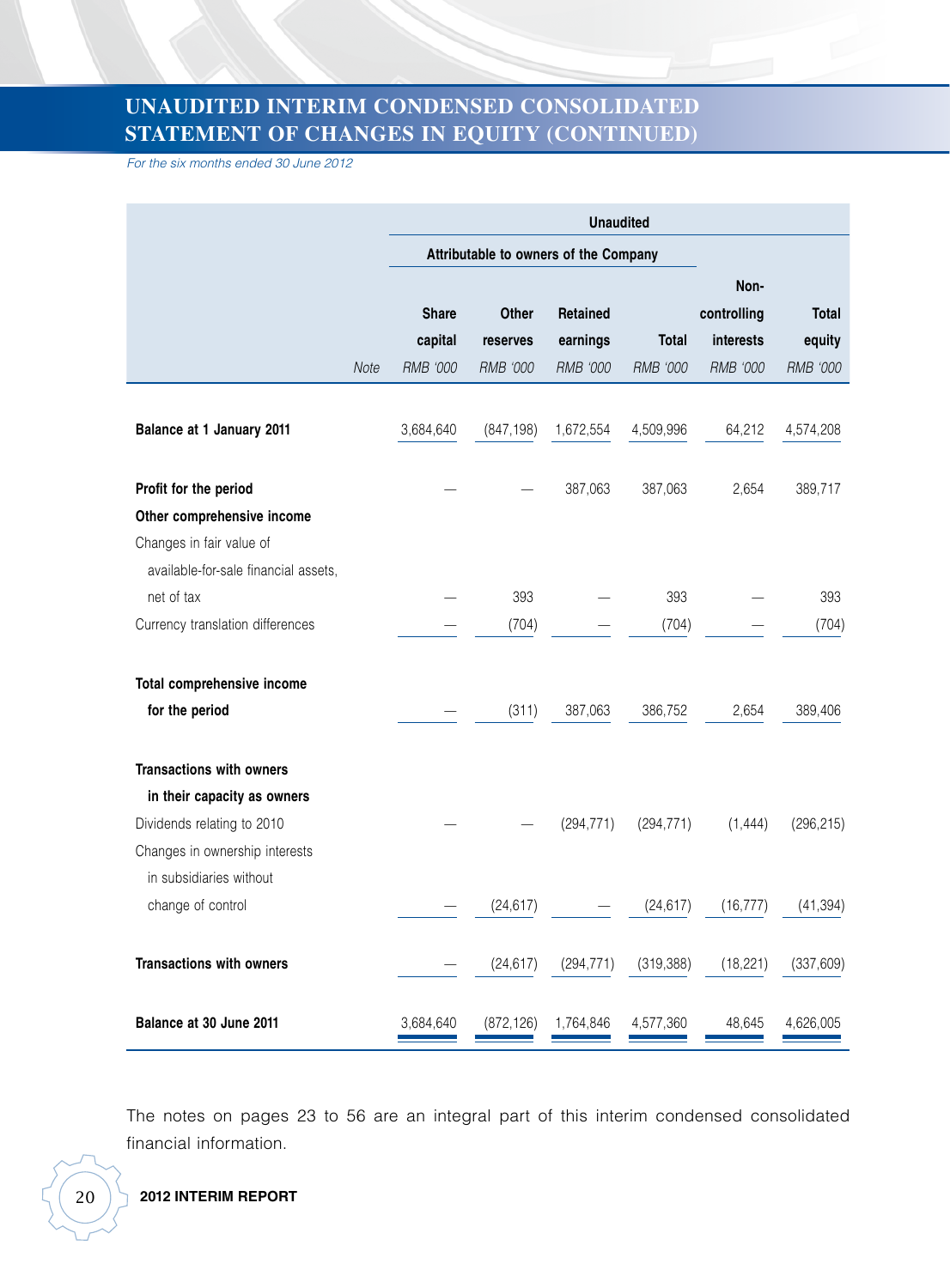## **UNAUDITED INTERIM CONDENSED CONSOLIDATED STATEMENT OF CASH FLOWS**

*For the six months ended 30 June 2012*

|                                                |             | <b>Unaudited</b><br>Six months ended 30 June |                 |
|------------------------------------------------|-------------|----------------------------------------------|-----------------|
|                                                |             | 2012                                         | 2011            |
|                                                | <b>Note</b> | <b>RMB '000</b>                              | <b>RMB '000</b> |
|                                                |             |                                              |                 |
| Cash flows from operating activities           |             |                                              |                 |
| Cash generated from operations                 |             | 358,760                                      | 136,003         |
| Income tax paid                                |             | (53,660)                                     | (66, 985)       |
| Interest paid                                  |             | (83, 897)                                    | (55, 412)       |
| Net cash generated from operating activities   |             | 221,203                                      | 13,606          |
| Cash flows from investing activities           |             |                                              |                 |
| Purchase of financial assets at fair value     |             |                                              |                 |
| through profit or loss                         | 19          | (3,366,000)                                  | (2, 120, 000)   |
| Proceeds from the maturity of financial assets |             |                                              |                 |
| at fair value through profit or loss           | 19          | 3,382,034                                    | 2,127,720       |
| Proceeds from government grants                |             |                                              |                 |
| related to assets                              |             | 33,800                                       |                 |
| Purchases of property, plant and equipment     |             | (147, 244)                                   | (115,603)       |
| Proceeds on disposal of                        |             |                                              |                 |
| property, plant and equipment                  |             | 49,285                                       | 4,486           |
| Purchase of intangible assets                  |             | (8, 290)                                     | (2,613)         |
| Increase in lease prepayments                  |             | (4,221)                                      | (1, 147)        |
| Dividends received                             |             | 4,165                                        | 35,036          |
| Interest received                              |             | 15,300                                       | 13,310          |
| Net cash used in investing activities          |             | (41, 171)                                    | (58, 811)       |